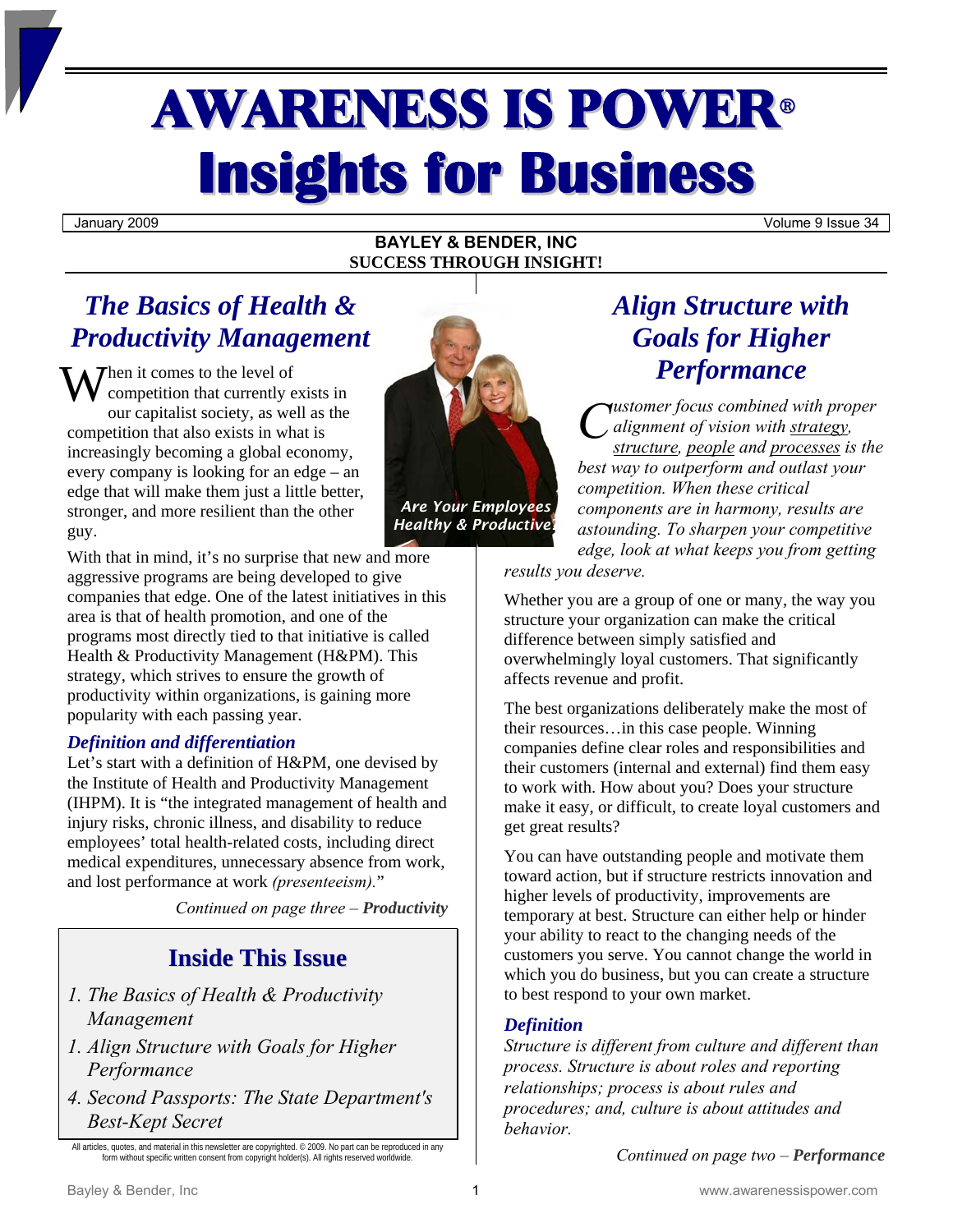#### *Continued from page one – Performance*

Culture influenced how your current structure evolved and will affect your ability to successfully implement changes.

A great tool for evaluating and improving your structure is a simple organizational chart. If yours is out of date or nonexistent, the exercise of creating it will be enlightening. Include relationships with outside suppliers, contractors and anyone else you count on to provide goods and services to your customers. Once the picture is clear, you can begin to see where you

may be out of alignment and what stands between you and the ability to excel.



#### *Assessment*

In many organizations, a

group of people creates strategy, another focuses on getting and keeping customers, another manages people, while still others run internal systems. At times, it may seem they are separated by walls ten feet high and ten feet thick because, even in small organizations, the right hand literally doesn't know what the left hand is doing. What is your interdepartmental strategy? Does it take an Act of Congress to get something done? How satisfied are employees with their ability to function and what impact does dissatisfaction have on client service?

Great indicators of mis-alignment are "work-arounds." When individuals bend or ignore standard reporting and decision-making procedures, it signals a problem. It's common to have people working at cross-purposes without even recognizing it. This leads to competition between individuals and functions, mis-allocation of resources, lost productivity, customer complaints, poor morale, duplicated effort, pass the buck mentality, absenteeism, employee turnover, stress, loss of clients, lower profit…have you had enough? Let's turn to solutions.

## *Alignment*

The best thing for yourself, your organization and those you serve is a regular check up. The org chart is a great place to start. One of my long-time, favorite book recommendations is Michael Gerber's *The E-Myth Revisited*. Gerber popularized the phrase, "work *on* your business, not *in* it." Although written over a decade ago, the concepts are still strong, the message straightforward, and the lessons on systematizing your business are practical and applicable.

*Continued on next column –* 

Whether it's been a few years or you've never read it, try reading it twice within a couple of weeks. The repetition will add to the value.

For additional insight into your own structure's effectiveness, professional organizational assessments range from simple to extremely complex. Once obstacles are identified, the solutions may not be hard to find.

# *Questions to Ask Yourself and Your Team*



- $\checkmark$  Are the right people in place to answer customer questions?
- $\checkmark$  What is the response time for customer inquiries?
- $\checkmark$  Are we flexible or burdened with bureaucracy and lengthy approval processes?
- $\checkmark$  Is it easy or difficult to place an order?
- Are invoices correct and easy to understand?
- How do we react when we make a mistake?
- $\checkmark$  Do departments work together smoothly or is there a silo mentality?
- $\checkmark$  Are there measurements in place to determine if customer needs are being met?
- $\checkmark$  What functions and activities add ZERO VALUE to the customer?
- $\checkmark$  Are front line employees and contract service providers equipped to resolve client issues quickly?

*BOTTOM LINE: DOES YOUR STRUCTURE ALLOW YOU TO DO THE RIGHT THINGS RIGHT? When the answer is no, it's an opportunity to increase revenues, customer loyalty and profit. The better you understand customer needs, wants, and expectations, the greater your ability to structure your organization to create a true competitive advantage.*

*By Allison Darling. ManagementConcepts. All rights reserved worldwide.* 

*Change is the law of life. And those who look only to the past or present are certain to miss the future. − John F. Kennedy*

*To will is to select a goal, determine a course of action that will bring one to that goal, and then hold to that action till the goal is reached. The key is action. − Thomas Hanson*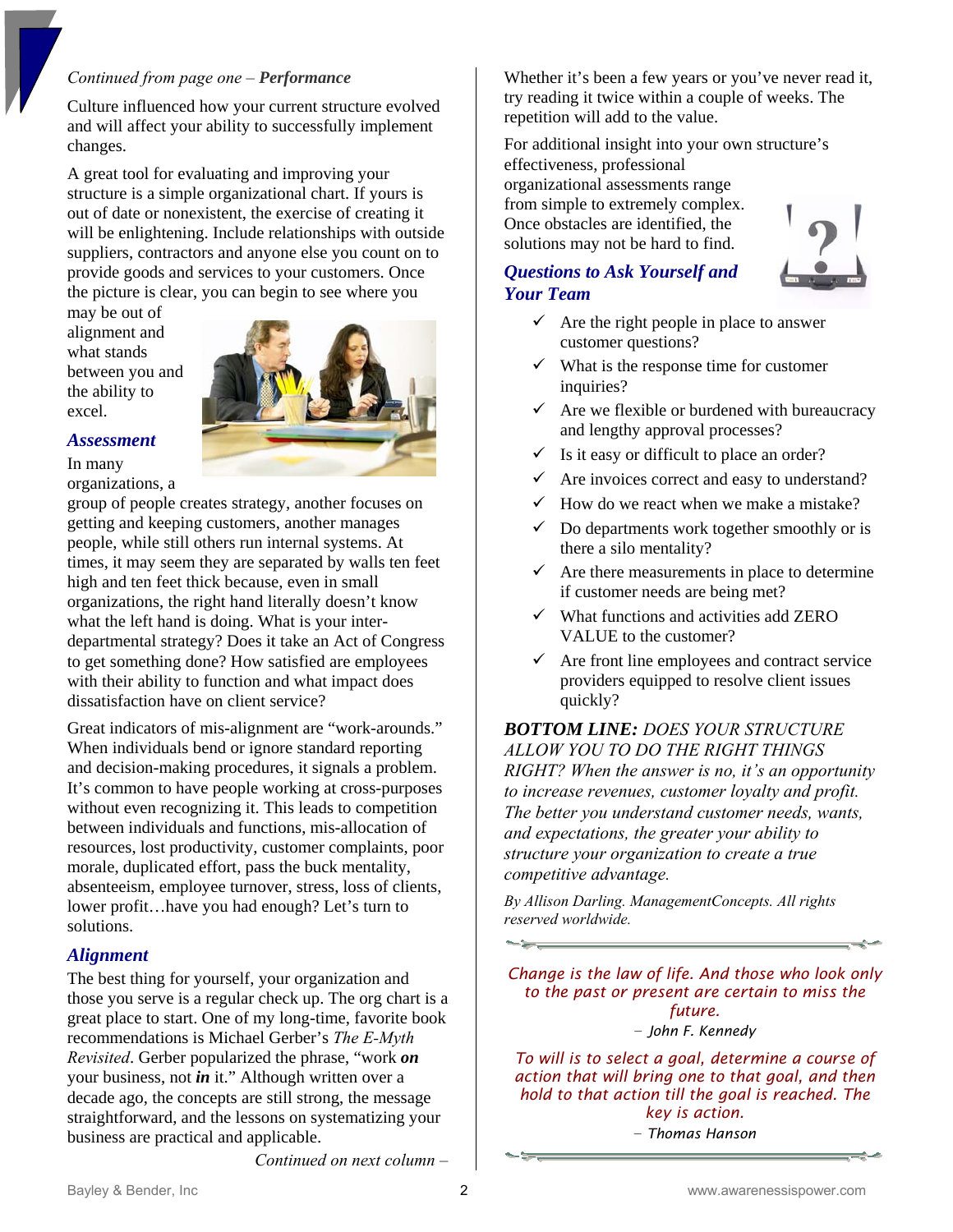## *Continued from page one – Productivity*

#### *H&PM has two focuses:*

- 1. Health problems that are potentially preventable, especially those that could impact the company in an economic fashion
- 2. Sub-par performance in the workplace, with an emphasis on lost productivity due to "presenteeism."

Many characteristics make H&PM unique from other health promotion initiatives. These characteristics stem from the fact that this is a **comprehensive** approach to productivity management through health promotion. In addition, this is a thoroughly pro-active program; one built on commitment and designed to reach out to employees, as opposed to many of the traditional models that currently exist. Below are some of the specific traits that make H&PM different.



- **Prevention** This is perhaps the major thrust of H&PM, its central platform, so to speak. It involves three levels of prevention: primary (precaution), secondary (early detection), and tertiary (impact reduction).
- **Integration** The activities within H&PM are designed for integration, meaning that they are both linked and compatible with one another. In keeping in step with its comprehensive focus, H&PM involves internal integration, intra-organizational integration, and external integration.
- **Systems-oriented** In order to address all of the potential management and productivity risks, an H&PM program emphasizes the use of systems to ensure a comprehensive (and ultimately more effective) approach to problem solving.
- **Economically focused** The focus of an H&PM program isn't just on the company's economic interests, but on the employees', as well. If the cost savings realized from the implementation of the program is passed to the employees, they'll have more of a stake in maintaining the program's existence.

## *Commitment is key*

Although this represents a brief overview of a Health & Productivity Management program, there are many more details involved. The number and extent of those details depend upon the company utilizing the program, the industry in which the company operates, and the people that the company employs. However, regardless of those variables, what needs to be constant in all instances is a **pro-active commitment** to carrying out the program's initiatives. Without that commitment, success is almost impossible.

Now that we've discussed the basics of Health & Productivity Management, what makes this type of program so important? Why should companies and other organizations consider implementing an H&PM initiative? In our next issue, we'll answer these questions and others as we further analyze what H&PM programs have to offer.

*Copyright protected, Sorrell Associates, LLC all rights reserved worldwide. ©Gary Sorrell – www.NewsletterVille.com* 



## **10-Minute Organizing Tasks**

When you have 10 minutes to spare, tackle one of these tasks:

- Read a brief article or report
- Organize your work area
- Clean out a desk drawer
- Complete your to-do list for the next day
- Relax by breathing deeply

**The Committee of the Committee of the Committee of the Committee of the Committee of the Committee of the Committee** 

#### **Say 'NO' with tact**

Protect your time-without appearing to be unhelpful-by saying "no" without using the word. *Here's how:* 

Explain what you would have to eliminate to meet the request.

*Example:* I'd like to help plan the conference, but I would have to cancel my new-client meetings in Detroit."

*"We must walk consciously only part way toward our goal, and then leap in the dark to our success."*  – Henry David Thoreau

Don't miss next month's issue. **Subscribe now!** 

# **AWARENESS IS POWER®** *Insights for Business*

2024 Powder Mill Rd Silver Spring, MD 20903 Tel: 301-439-8317

E-mail: [aip@awarenessispower.com](mailto:aip@awarenessispower.com)

Visit Our Web Site at: [www.awarenessispower.com](http://www.awarenessispower.com/)

12 **Issues For Only \$97**